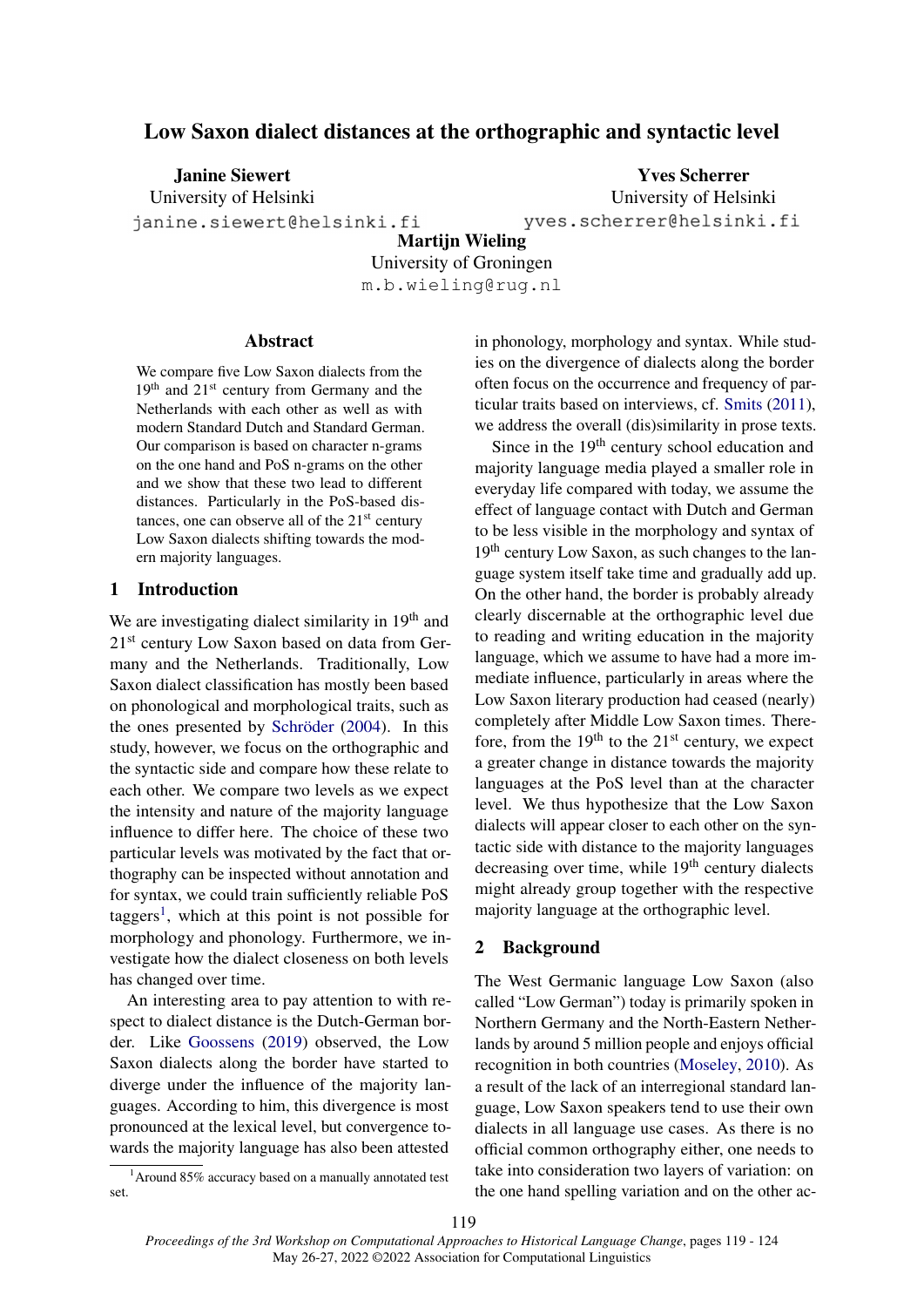tual dialect variation. People may for instance stick to their own dialect but switch writing systems depending on whom they address.[2](#page-1-0) This multilayered variation poses challenges to the development of NLP for Low Saxon but at the same time presents an interesting case for historical dialectology of written language.

<span id="page-1-1"></span>

Figure 1: Major Low Saxon dialect groups: Dutch North Saxon (NNS), German North Saxon (DNS), Dutch Westphalian (NWF), German Westphalian (DWF), Eastphalian (OFL), Mecklenburgish-West-Pomeranian (MVP), Brandenburgish-South-Marchian (BRA), East Pomeranian (POM) and Low Prussian (NPR).

Figure [1](#page-1-1) shows the major dialect groups of modern Low Saxon. The eastern dialects East Pomeranian (POM) and Lower Prussian (NPR) were spoken in these areas prior to WWII.

## 3 Data

The majority of our dataset is taken from the LSDC dataset [\(Siewert et al.,](#page-5-2) [2020\)](#page-5-2) since, as far as we are aware, this is the only dataset for modern Low Saxon annotated for dialect and century. Especially in regard to the  $19<sup>th</sup>$  century data, we supplemented it with relevant prose texts from [Leopold](#page-4-2) [and Leopold](#page-4-2)  $(1882)^3$  $(1882)^3$  $(1882)^3$  and the Twentse Taalbank [\(van der Vliet,](#page-5-3) [2021\)](#page-5-3).

The overall size of the dataset is 120,720 sentences and 2,410,261 tokens and it covers eight dialect regions: Dutch North Saxon, German North Saxon, Dutch Westphalian, German Westphalian, Eastphalian, Mecklenburgish-West-Pomeranian, Brandenburgish-South-Marchian and Low Prussian. In this rough division, Dutch Westphalian includes all Dutch Low Saxon dialects except for Gronings, which consequently is identical with Dutch North Saxon here. The first five of these dialects are included in our current experiments. As we currently lack anno-

tated data from Mecklenburgish-West-Pomeranian (MVP), Brandenburgish-South-Marchian (BRA) and Lower Prussian (NPR) for the  $20<sup>th</sup>$  and  $21<sup>st</sup>$ century, we cannot yet perform diachronic comparisons and thus exclude these dialects from our experiments as well. Furthermore, we do not use the 20<sup>th</sup> century data in our comparisons as it still consists mostly of data from only two dialects.

In our experiments, we thus used data from the five dialects presented in Table [1.](#page-1-3) We distinguish dialects from the  $19<sup>th</sup>$  and  $21<sup>st</sup>$  century and treat these as separate data points.

<span id="page-1-3"></span>

|                          | 19 <sup>th</sup> | 21 <sup>st</sup> |
|--------------------------|------------------|------------------|
| German North Saxon (DNS) | 3,869            | 475              |
| Dutch North Saxon (NNS)  | 1,774            | 16,964           |
| German Westphalian (DWF) | 2,557            | 10,225           |
| Dutch Westphalian (NWF)  | 4,925            | 9,150            |
| Eastphalian (OFL)        | 278              | 7,896            |

Table 1: Sentences per dialect and century in our dataset.

For comparison, we also used UD data in Standard German [\(Borges Völker et al.,](#page-4-3) [2019\)](#page-4-3) and Standard Dutch [\(Bouma and van Noord,](#page-4-4) [2017\)](#page-4-4) containing 153,035 and 18,078 sentences, respectively. These datasets seem to consist mostly of data from the late  $20^{th}$  and  $21^{st}$  century.

The Low Saxon data was converted to CoNLL-U format and automatically PoS tagged with the help of the Stanza tagger [\(Qi et al.,](#page-4-5) [2020\)](#page-4-5) [4](#page-1-4) trained on UD data in Danish [\(Johannsen et al.,](#page-4-6) [2015\)](#page-4-6), Dutch [\(Bouma and van Noord,](#page-4-4) [2017\)](#page-4-4), German [\(McDon](#page-4-7)[ald et al.,](#page-4-7) [2013\)](#page-4-7), and Swedish [\(Borin et al.,](#page-4-8) [2008\)](#page-4-8) in addition to manually annotated Low Saxon data.

In connection with the publication of the paper, our dataset, as well as the n-gram counts that form the basis for our experiments, will be added to LSDC-morph repository<sup>[5](#page-1-5)</sup> on the Helsinki-NLP GitHub page.

## 4 Methods

Dialect similarity at the orthographic level based on character n-grams<sup>[6](#page-1-6)</sup> will be compared to dialect

<span id="page-1-2"></span><span id="page-1-0"></span><sup>&</sup>lt;sup>2</sup>Personal observation from conversations on social media.  $3$ Digitised by dbnl: [https://dbnl.nl/tekst/](https://dbnl.nl/tekst/leop008sche00_01/) [leop008sche00\\_01/](https://dbnl.nl/tekst/leop008sche00_01/)

<span id="page-1-4"></span><sup>&</sup>lt;sup>4</sup>We use the stand-alone version of the tagger available at [https://github.com/yvesscherrer/](https://github.com/yvesscherrer/stanzatagger) [stanzatagger](https://github.com/yvesscherrer/stanzatagger).

<span id="page-1-5"></span><sup>5</sup>[https://github.com/Helsinki-NLP/](https://github.com/Helsinki-NLP/LSDC-morph) [LSDC-morph](https://github.com/Helsinki-NLP/LSDC-morph)

<span id="page-1-6"></span><sup>6</sup>Character n-grams, of course, do not purely represent the orthography as they will also capture actual dialect characteristics such as inflectional suffixes, but this is the closest one can get without adding a phonological or phonetic layer.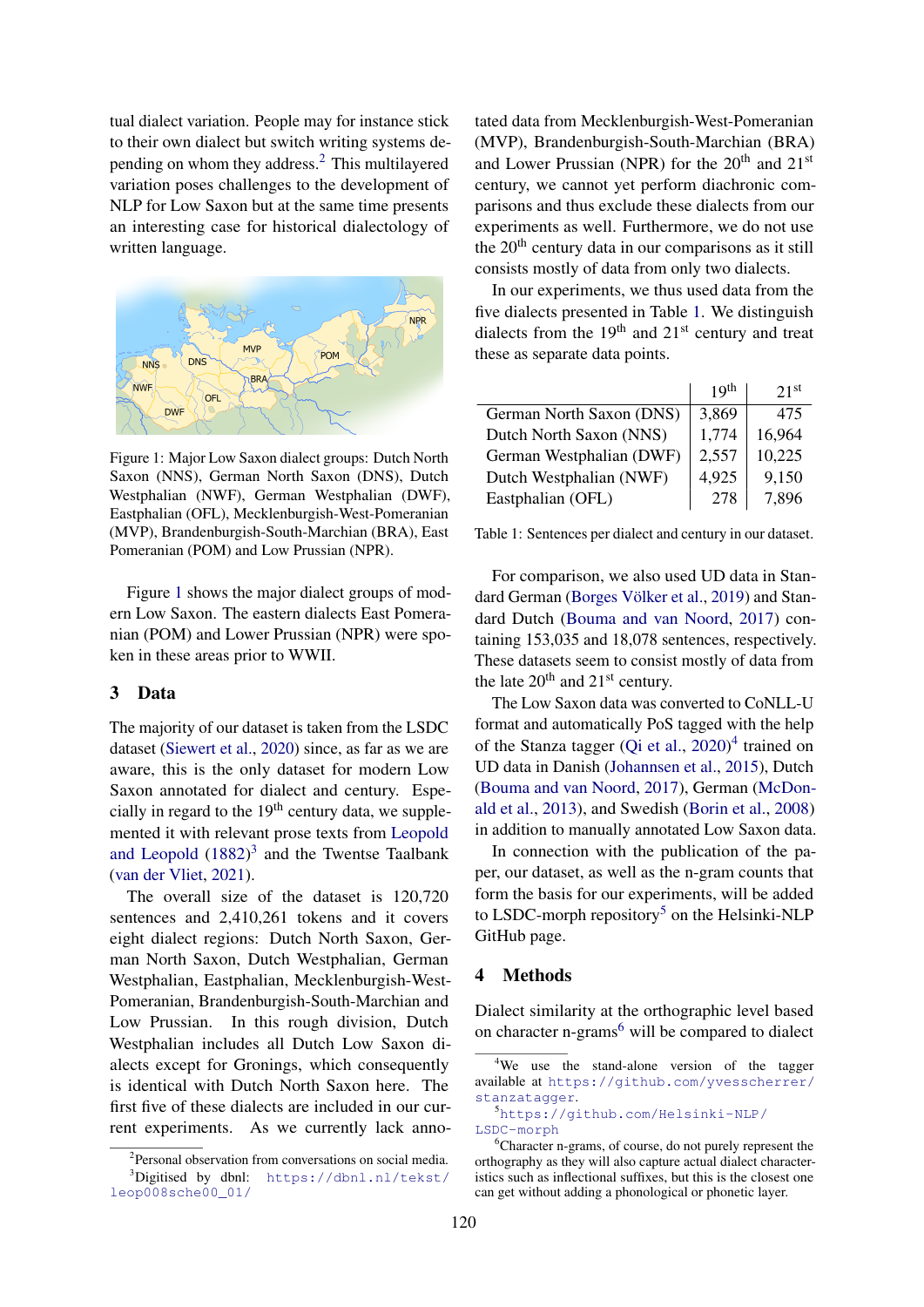similarity based on PoS tag sequences to investigate if these lead to different dialect groupings.

[Malmasi and Zampieri](#page-4-9) [\(2017\)](#page-4-9) observed in their experiments for identifying Swiss German dialects that approaches based on character n-grams outperform word-based ones and, in their study on British dialects, [Wolk and Szmrecsanyi](#page-5-4) [\(2016\)](#page-5-4) have employed part-of-speech n-grams for corpus-based dialectometry, concluding that this approach can achieve results comparable to manually selected features.

#### 4.1 N-grams

We extract character bigrams and trigrams from tokenised and lower-cased text. Trigrams consisting of the last letter of the previous word, a space sign and the first letter of the following word are included. As for PoS bigrams and trigrams, we exclude n-grams containing the tags 'SYM', 'X' and '\_'. We remove PoS and character n-grams with an overall frequency of 5 or below and the counts of the remaining n-grams are normalised with tf-idf.

#### 4.2 Distance measures

For dialect distance measuring, we make use of scikit-learn [\(Pedregosa et al.,](#page-4-10) [2011\)](#page-4-10) PCA with kmeans clustering with cluster sizes ranging from 2 to  $5<sup>7</sup>$  $5<sup>7</sup>$  $5<sup>7</sup>$ . The input for our experiments are matrices with raw n-gram counts which we first normalise using tf-idf and subsequently reduce to two dimensions with PCA for visualisation purposes. The results to be seen in Figure [2](#page-2-1) and [3](#page-3-0) are based on this PCA-reduced data. We ran the models several times and observed marginal changes only for a larger number of clusters, when cluster borders divided very close dialects. Consequently, the random initialisation did not have a substantial effect on the results. Additionally, we compared these results to k-means clustering without PCA reduction and to hierarchical clustering and obtained similar results, cf. appendix [A.](#page-5-5)

## 5 Results

As expected, the PCA-based closeness and the clustering at the character-based level differ clearly from the PoS-based results, but not all of the divergences correspond to our expectations.

#### 5.1 Character n-grams

As can be seen from Figure [2,](#page-2-1) in a two-cluster case based on character n-grams, the varieties group according to country borders, with German Low Saxon clustering in the lower left corner and Dutch Low Saxon and Dutch (NDL) in the lower right corner. German (DEU) at the top is grouped into the same cluster with German Low Saxon, but at a substantial distance from the dialects. When using three clusters, German is the first to be separated into its own cluster (cf. appendix [A\)](#page-5-5). In case of Dutch Low Saxon, the greater closeness to standard Dutch in 21st century Low Saxon compared with 19<sup>th</sup> century Low Saxon suggests that the Low Saxon dialects in the Netherlands increasingly conform to the principles of the Dutch orthography. Such a general tendency, however, cannot be observed for German Low Saxon.

<span id="page-2-1"></span>

Figure 2: Dialect distances based on character n-grams

## 5.2 PoS n-grams

Compared to character n-grams, the PoS n-grams as presented in Figure [3](#page-3-0) show a greater closeness of the Low Saxon dialects from both sides of the border. Specifically, when clustering into three groups,  $19<sup>th</sup>$  century Low Saxon forms the left cluster,  $21<sup>st</sup>$ century Low Saxon the middle one, and standard Dutch and German cluster on the right hand side.

When restricting the number of clusters to two, Dutch and German form one cluster and the Low Saxon dialects from both centuries form another.

For the PoS n-gram case, the century seems to play a greater role than the state border, since the clustering suggests that Low Saxon has become closer to the majority languages in terms of syntax.

It is remarkable that the overall distance between Dutch Low Saxon and German Low Saxon does not seem to have changed drastically over time. Dutch North Saxon and Dutch Westphalian seem to have approached each other and the same appears to be true for German North Saxon and Eastphalian.

<span id="page-2-0"></span><sup>&</sup>lt;sup>7</sup>Inspired by this example: [https://scikit-learn.](https://scikit-learn.org/stable/auto_examples/cluster/plot_kmeans_digits.html) [org/stable/auto\\_examples/cluster/plot\\_](https://scikit-learn.org/stable/auto_examples/cluster/plot_kmeans_digits.html) [kmeans\\_digits.html](https://scikit-learn.org/stable/auto_examples/cluster/plot_kmeans_digits.html)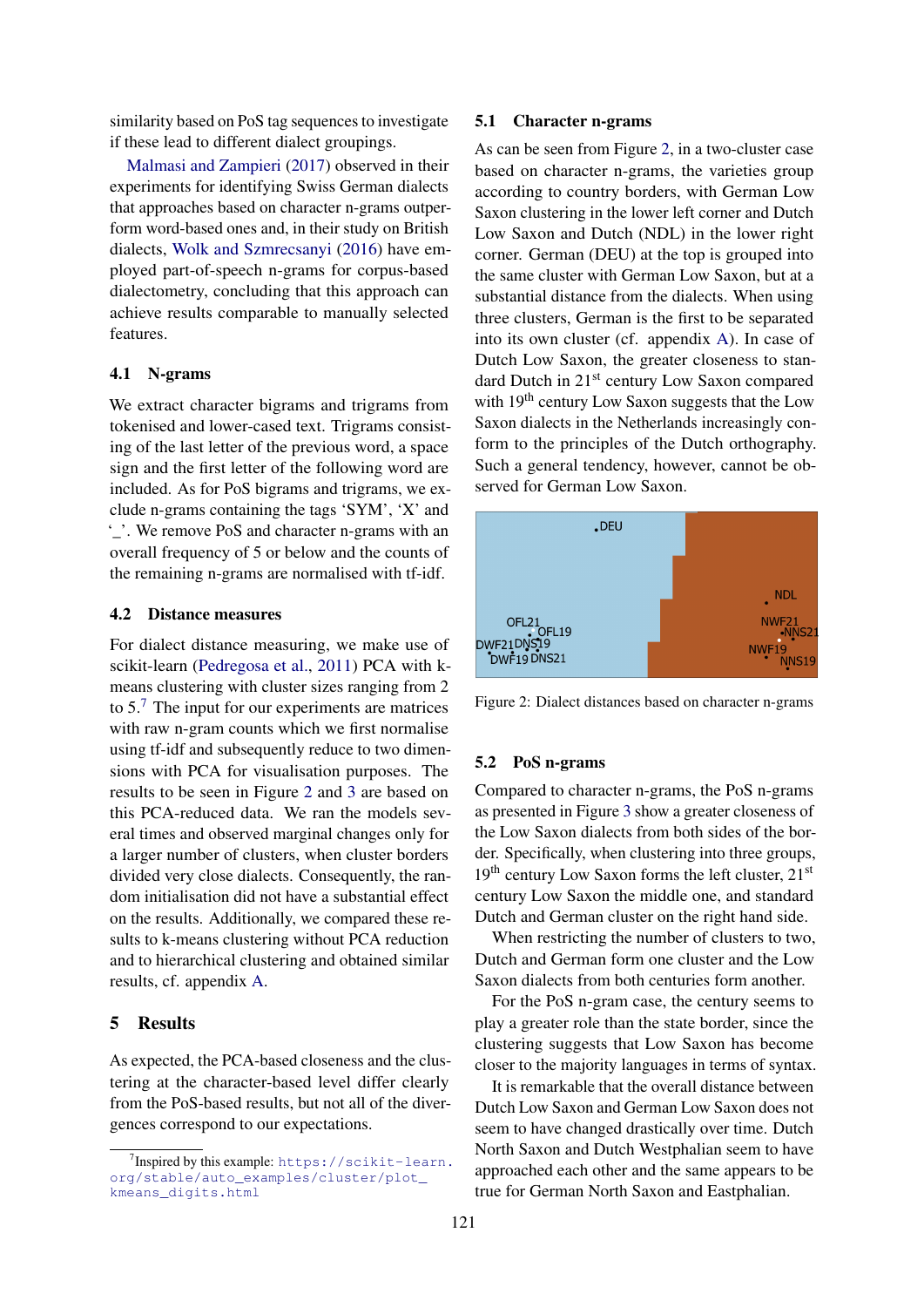<span id="page-3-0"></span>

Figure 3: Dialect distances based on PoS n-grams

## 6 Discussion

Based on our knowledge of and about Low Saxon dialects, the overall results appear meaningful despite the comparatively low tagging accuracy of 85%.

In the PoS-based experiments, the fact that a noticeable distance between neighbouring dialect regions divided by a country border can already be observed in the  $19<sup>th</sup>$  century data raises the question of how representative the written dialect is of the actual Low Saxon spoken by the average population. Given that written Low Saxon is commonly produced by people who have received their education in the majority language, this may have an influence on the kind of written language produced. On the other hand, one needs to keep in mind the size of the dialect regions. Both the German Westphalian group (DWF) and particularly the German North Saxon (DNS) group stretching from the Dutch border to Schleswig-Holstein are on their own larger than the whole Dutch Low Saxon area and not all of the texts included are written in varieties particularly close to the border. A more fine-grained dialect subdivision, where e.g., the Groningen dialect could be compared with East Frisian, would therefore be desirable for the future as well. However, this does not seem feasible in our research project at this point due to the lack of sufficient data sources for many of these dialects.

The noticeable distance between German Low Saxon and German in the character-based experiments compared with the closeness of Dutch and Dutch Low Saxon might partly be explained by the greater phonological differences between German and Low Saxon, but in addition to that, one might also consider that local writing systems for German Low Saxon tend to adhere to certain orthographic principles not found in the German orthography.

One of these is that even the umlauted vowels *ä*, *ö* and *ü* may occur as digraphs, especially in closed syllables, e.g., in the words *däänsch/däänsk* 'Danish', *sööt* 'sweet' and *düüster* 'dark', according to both the Sass<sup>[8](#page-3-1)</sup> spelling [\(Kahl and Thies,](#page-4-11) [2009\)](#page-4-11) and the Münsterland spelling [\(Kahl,](#page-4-12) [2009\)](#page-4-12).

The overall PoS-based distance of Dutch Low Saxon and Standard Dutch appears to be comparable to the overall distance between German Low Saxon and Standard German. This is interesting as, due to the greater phonological similarity (e.g. no High German consonant shift) on the one hand and the character n-gram results on the other, one might expect the distance between Dutch Low Saxon and Dutch to be relatively smaller on the syntactic level as well.

The relatively greater distance of  $21<sup>st</sup>$  century German Westphalian to the other two German Low Saxon dialects deserves some attention, too. One possible explanation could be the Westphalian dialects' more conservative morphology. Whereas several dialects of German Westphalian still inflect nouns in three cases and have preserved subjunc-tive forms of verbs [\(Lindow et al.,](#page-4-13)  $1998$  $1998$  $1998$ )<sup>9</sup>, it might be the case that Dutch Low Saxon, German North Saxon and Eastphalian more commonly resort to prepositions and auxiliary verbs.

The relative closeness of German and Dutch in the PoS-based results came as a surprise as well, but the genre might play a role here: Whereas Dutch and German data largely represents more formal language from non-fiction texts such as news texts, much of the Low Saxon data sources belong to various forms of literature. While the possibility of an influence of genre differences on the distance between 19<sup>th</sup> and 21<sup>st</sup> century Low Saxon dialects cannot be completely ruled out either, it seems less likely as the majority of the data from both centuries consists of fiction texts and stories.

Due to the relatively modern data in Dutch and German, the conclusions to be drawn from our comparison are restricted. For a more meaningful comparison, one should include 19<sup>th</sup> century Dutch and German as – even though gradual assimilation to the majority language is what one would expect – it might still be the case that the distance between 19th century Low Saxon and the Dutch and German

<span id="page-3-2"></span><span id="page-3-1"></span><sup>8</sup>Named after the creator Johannes Saß.

<sup>&</sup>lt;sup>9</sup>While, according to [Lindow et al.](#page-4-13) [\(1998,](#page-4-13) 152), the treefold case distinction is still in use in parts of Southern Eastphalian as well, our dataset does not include texts from this region as far as we are aware.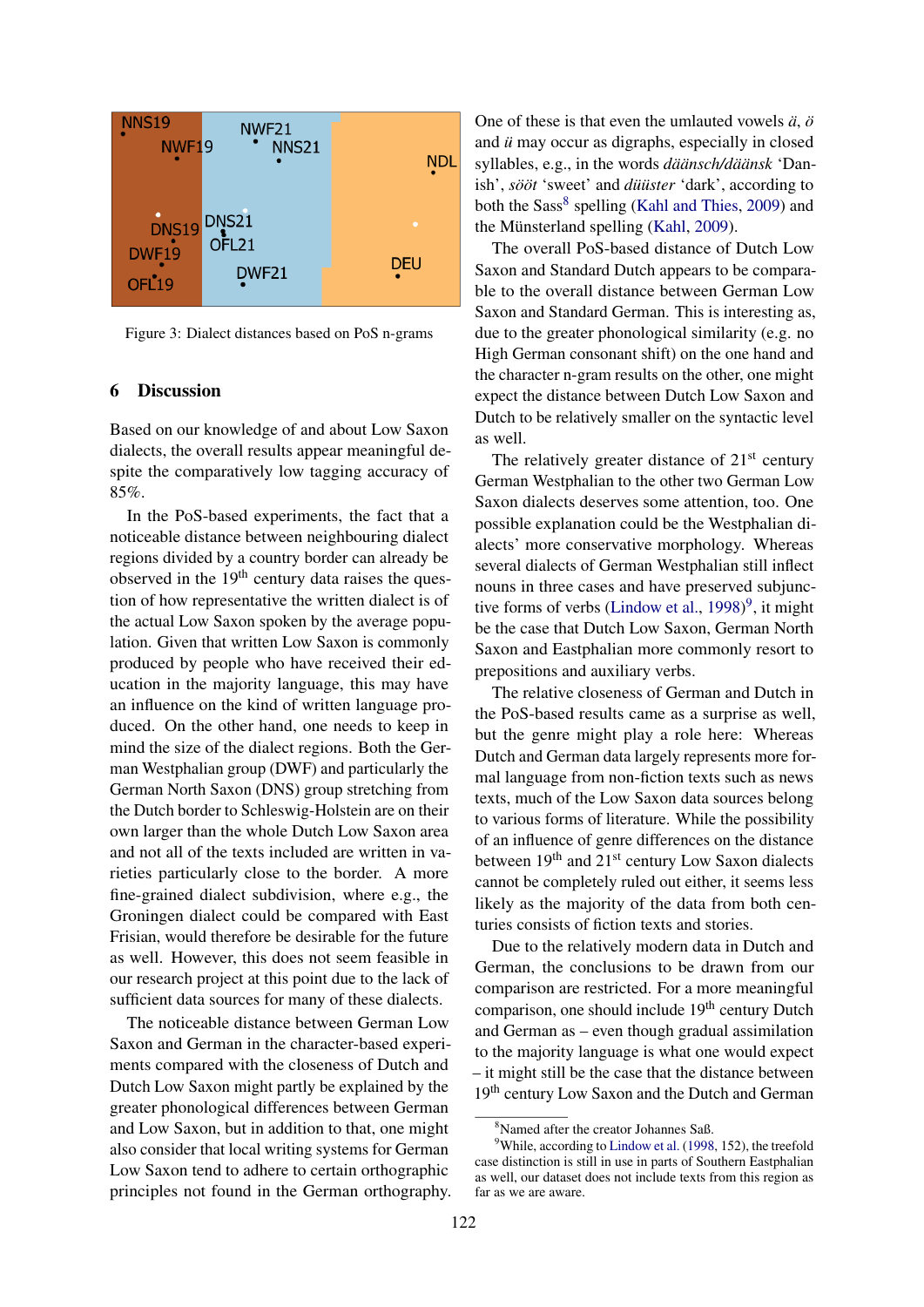of that time was not as significant as the distance presented here would suggest.

## 7 Future research

In our future research, we will include more Low Saxon dialects, especially Mecklenburgish-West-Pomeranian, and add the  $20<sup>th</sup>$  century as well as Dutch and German data from relevant time periods. The eastern dialects like Mecklenburgish-West-Pomeranian would constitute a meaningful addition since we could then examine the extent to which the common division into West Low Saxon and East Low Saxon / East Low German is apparent at the levels of language under scrutiny.

Morphological tagging would be a valuable addition as well, which we plan to include in the future. At this point, the accuracy is still too low, at around 60-70%, which is why more annotation work is required. In the future, we will create more training data for both PoS and morphological tagging through manual correction of the automaticcally tagged data.

Regarding dimensionality reduction, we intend to more closely inspect which features are considered most central by the model to investigate whether the dialect distances are based on actual dialect characteristics or if the results have been influenced by artifacts of the dataset.

We hope that the datasets gathered and annotated by us will facilitate the development of NLP tools for and research into Low Saxon.

## Acknowledgements

This work has been supported by the Academy of Finland through project No. 342859 "CorCoDial – Corpus-based computational dialectology".

## References

- <span id="page-4-3"></span>Emanuel Borges Völker, Maximilian Wendt, Felix Hennig, and Arne Köhn. 2019. [HDT-UD: A very large](https://doi.org/10.18653/v1/W19-8006) [Universal Dependencies treebank for German.](https://doi.org/10.18653/v1/W19-8006) In *Proceedings of the Third Workshop on Universal Dependencies (UDW, SyntaxFest 2019)*, pages 46–57, Paris, France. Association for Computational Linguistics.
- <span id="page-4-8"></span>Lars Borin, Markus Forsberg, and Lennart Lönngren. 2008. Saldo 1.0 (svenskt associationslexikon version 2). *Språkbanken, University of Gothenburg*.
- <span id="page-4-4"></span>Gosse Bouma and Gertjan van Noord. 2017. [Increas](https://aclanthology.org/W17-0403)[ing return on annotation investment: The automatic](https://aclanthology.org/W17-0403) [construction of a Universal Dependency treebank](https://aclanthology.org/W17-0403)

[for Dutch.](https://aclanthology.org/W17-0403) In *Proceedings of the NoDaLiDa 2017 Workshop on Universal Dependencies (UDW 2017)*, pages 19–26, Gothenburg, Sweden. Association for Computational Linguistics.

- <span id="page-4-0"></span>Jan Goossens. 2019. ["Dialektverfall" und "Mundartre](https://doi.org/doi:10.1515/9783110622560-023)[naissance" in Westniederdeutschland und im Os](https://doi.org/doi:10.1515/9783110622560-023)[ten der Niederlande.](https://doi.org/doi:10.1515/9783110622560-023) In Gerhard Stickel, editor, *Varietäten des Deutschen: Regional- und Umgangssprachen*, pages 399–404. De Gruyter.
- <span id="page-4-6"></span>Anders Johannsen, Héctor Martínez Alonso, and Barbara Plank. 2015. Universal dependencies for danish. In *International Workshop on Treebanks and Linguistic Theories (TLT14)*, pages 157–167.
- <span id="page-4-11"></span>Heinrich Kahl and Heinrich Thies. 2009. *der neue Sass - Plattdeutsches Wörterbuch*. Wachholtz Verlag, Neumünster.
- <span id="page-4-12"></span>Klaus-Werner Kahl. 2009. *Wörterbuch des Münsterländer Platt*. Aschendorff Verlag, Münster.
- <span id="page-4-2"></span>Joh. A. Leopold and L. Leopold. 1882. *Van de Schelde tot de Weichsel*. J.B. Wolters, Groningen.
- <span id="page-4-13"></span>Wolfgang Lindow, Dieter Möhn, D Stellmacher, H Taubken, and J Wirrer. 1998. Niederdeutsche grammatik.
- <span id="page-4-9"></span>Shervin Malmasi and Marcos Zampieri. 2017. German dialect identification in interview transcriptions. In *Proceedings of the Fourth Workshop on NLP for Similar Languages, Varieties and Dialects (VarDial)*, pages 164–169.
- <span id="page-4-7"></span>Ryan McDonald, Joakim Nivre, Yvonne Quirmbach-Brundage, Yoav Goldberg, Dipanjan Das, Kuzman Ganchev, Keith Hall, Slav Petrov, Hao Zhang, Oscar Täckström, et al. 2013. Universal dependency annotation for multilingual parsing. In *Proceedings of the 51st Annual Meeting of the Association for Computational Linguistics (Volume 2: Short Papers)*, pages 92–97.
- <span id="page-4-1"></span>Christopher Moseley, editor. 2010. *Atlas of the World's Languages in Danger*, 3 edition. UNESCO Publishing, Paris. Online version: [http://www.unesco.org/culture/en/](http://www.unesco.org/culture/en/endangeredlanguages/atlas) [endangeredlanguages/atlas](http://www.unesco.org/culture/en/endangeredlanguages/atlas).
- <span id="page-4-10"></span>F. Pedregosa, G. Varoquaux, A. Gramfort, V. Michel, B. Thirion, O. Grisel, M. Blondel, P. Prettenhofer, R. Weiss, V. Dubourg, J. Vanderplas, A. Passos, D. Cournapeau, M. Brucher, M. Perrot, and E. Duchesnay. 2011. Scikit-learn: Machine learning in Python. *Journal of Machine Learning Research*, 12:2825–2830.
- <span id="page-4-5"></span>Peng Qi, Yuhao Zhang, Yuhui Zhang, Jason Bolton, and Christopher D. Manning. 2020. [Stanza: A Python](https://nlp.stanford.edu/pubs/qi2020stanza.pdf) [natural language processing toolkit for many human](https://nlp.stanford.edu/pubs/qi2020stanza.pdf) [languages.](https://nlp.stanford.edu/pubs/qi2020stanza.pdf) In *Proceedings of the 58th Annual Meeting of the Association for Computational Linguistics: System Demonstrations*.